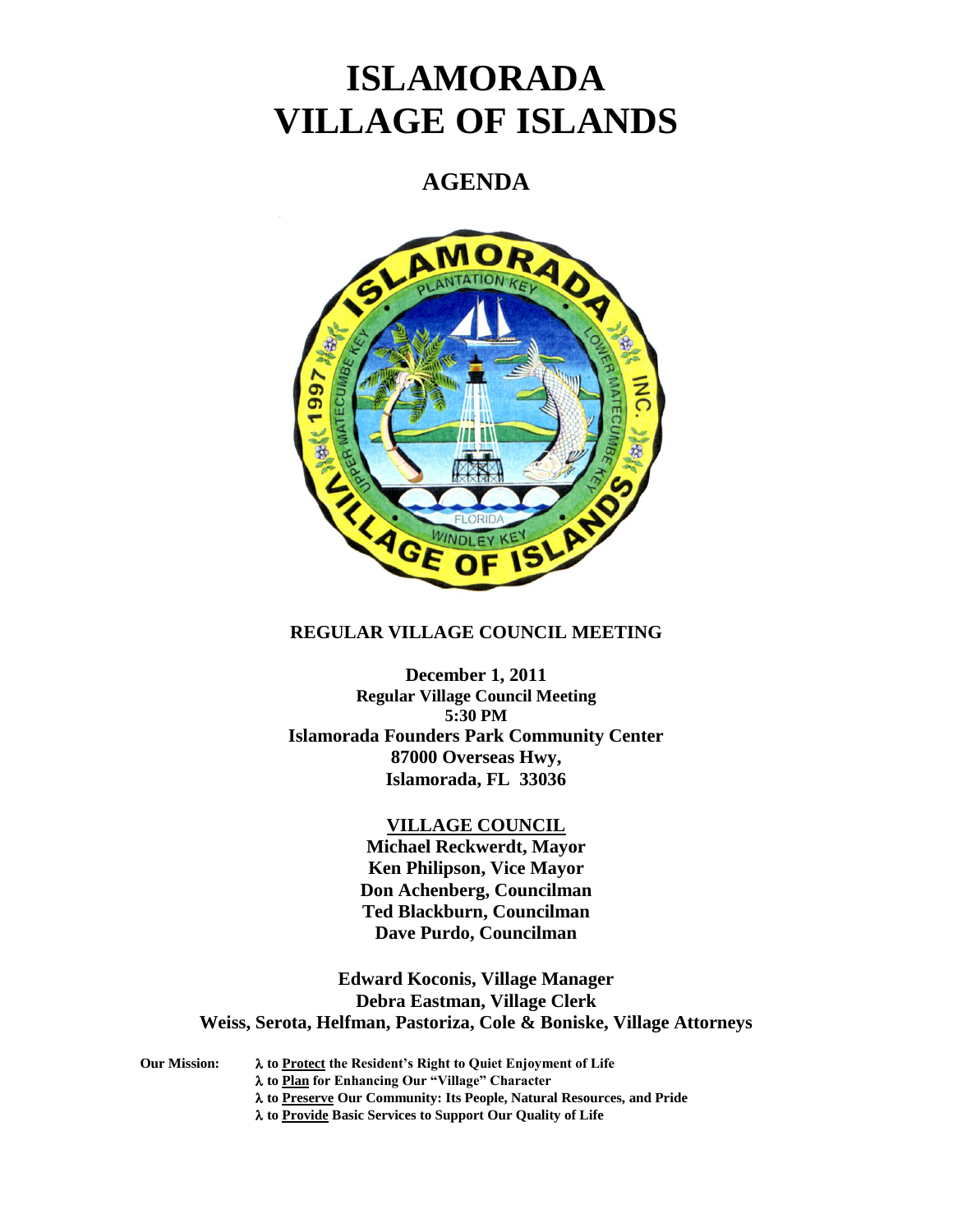

### **ISLAMORADA, VILLAGE OF ISLANDS REGULAR VILLAGE COUNCIL MEETING**

### **Founders Park Community Center 87000 Overseas Hwy Islamorada, FL 33036 December 1, 2011 5:30 PM**

### **I. CALL TO ORDER\ROLL CALL**

#### **II. PLEDGE OF ALLEGIANCE**

#### **III. ELECTION OF MAYOR AND VICE MAYOR**

#### **IV. PRESENTATIONS**

**A.** Monroe County Mayor David Rice and Monroe County Administrator Roman Gastesi, Jr. to Address Wastewater Funding Options

#### **V. PUBLIC COMMENT**

#### **VI. AGENDA: Request for Deletion / Emergency Additions**

#### **VII. CITIZENS' ADVISORY COMMITTEE UPDATES**

- **A.** Historic Preservation Commission No Report
- **B.** Land Acquisition Advisory Committee No Report
- **C.** Landscape Advisory Committee No Report
- **D.** Local Planning Agency No Report
- **E.** Near Shore Water Support Citizens' Advisory Committee No Report
- **F.** Parks and Recreation Citizen's Advisory Committee No Report
- **G.** Water Quality Improvement Citizens' Advisory Committee No Report
- **H.** Workforce / Affordable Housing Citizens' Advisory Committee No Report
- **I.** Citizens' Financial Advisory Committee No Report

#### **VIII. WASTEWATER MATTERS**

**A.** Wastewater Update **TAB 1**

#### **IX. QUASI-JUDICIAL**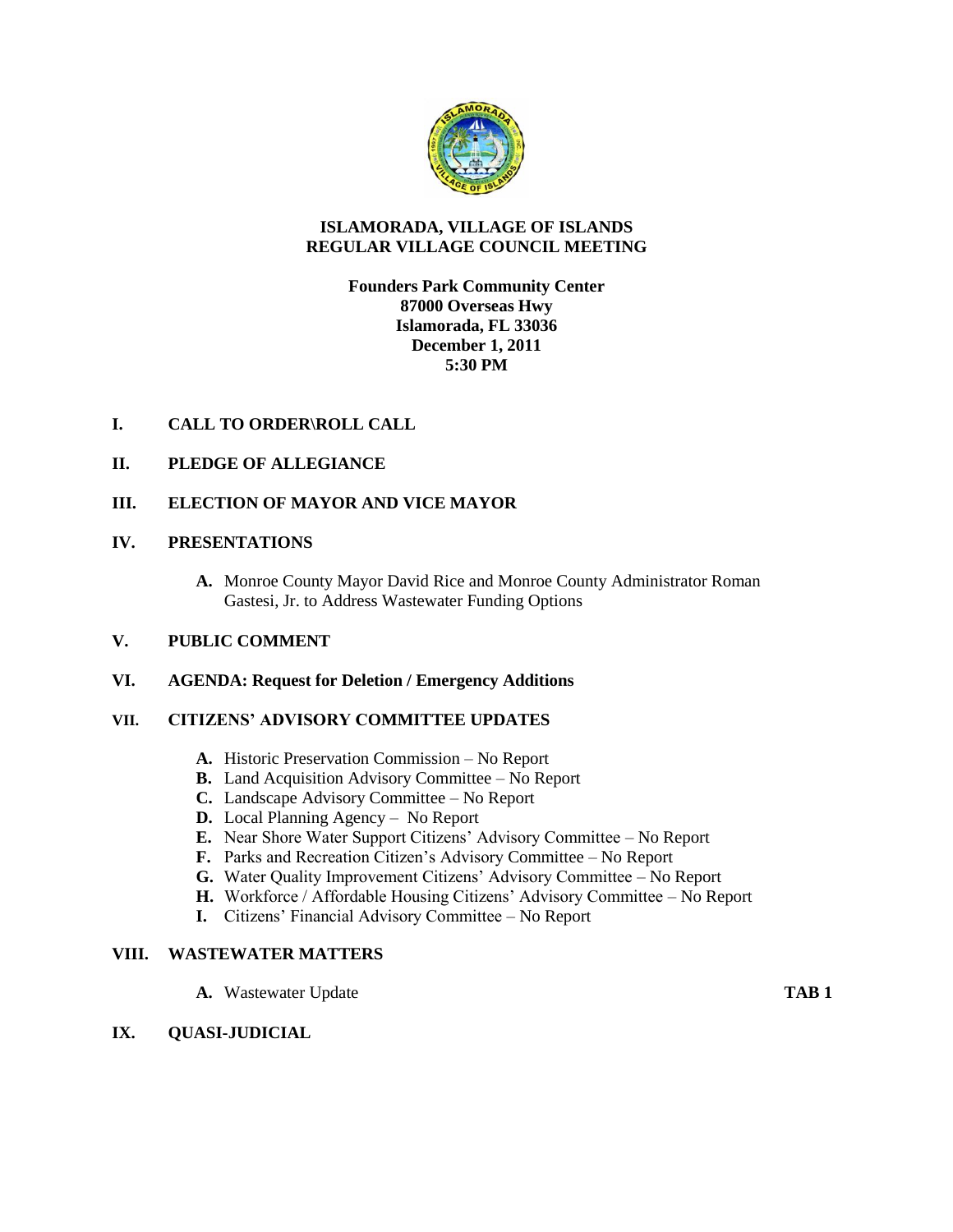#### **X. CONSENT AGENDA**

(All items on the Consent Agenda are considered routine by the Village Council and will be approved by one motion. There will be no separate discussion of these items unless a Councilmember so requests, in which event, the item will be moved to the Main Agenda.)

- **A.** Minutes: **TAB 2** November 10, 2011 Village Council Workshop November 10, 2011 Regular Village Council Meeting
- **B.** Resolution Approving Letter of Agreement with Government Services **TAB 3** Group for Existing Assessments for FY 12-13

**A RESOLUTION OF THE VILLAGE COUNCIL OF ISLAMORADA, VILLAGE OF ISLANDS, FLORIDA APPROVING THE LETTERS OF AGREEMENT BETWEEN GOVERNMENT SERVICES GROUP, INC. AND ISLAMORADA, VILLAGE OF ISLANDS TO PROVIDE SPECIALIZED PROFESSIONAL SERVICES TO ASSIST WITH CONTINUED DEVELOPMENT AND IMPLEMENTATION OF NON-AD VALOREM ASSESSMENT PROGRAMS FOR WASTEWATER, STORMWATER AND SOLID WASTE; AUTHORIZING VILLAGE OFFICIALS TO IMPLEMENT THE TERMS AND CONDITIONS OF THE AGREEMENTS; AUTHORIZING THE VILLAGE MANAGER TO EXPEND BUDGETED FUNDS; WAIVING COMPETITIVE BIDDING; AUTHORIZING THE VILLAGE MANAGER TO EXECUTE THE AGREEMENTS; AND PROVIDING FOR AN EFFECTIVE DATE**

#### **XI. ORDINANCES**

**A.** First Reading – Amendment to the Flood Plain Ordinance **TAB 4**

**AN ORDINANCE OF ISLAMORADA, VILLAGE OF ISLANDS, FLORIDA, AMENDING CHAPTER 6 "BUILDINGS AND BUILDING REGULATIONS," ARTICLE III "FLOODPLAIN MANAGEMENT STANDARDS" OF THE CODE OF ORDINANCES TO PROVIDE FOR UPDATES AND CHANGES CONSISTENT WITH FEDERAL EMERGENCY MANAGEMENT AGENCY REQUIREMENTS AND STANDARDS; AND TO FURTHER IMPLEMENT AND ENFORCE THE PROCEDURES REQUIRED IN THE BIOLOGICAL OPINION PREPARED BY THE U.S. FISH AND WILDLIFE SERVICE FOR THE FEDERAL EMERGENCY MANAGEMENT AGENCY; PROVIDING FOR REPEAL OF CONFLICTING PROVISIONS; PROVIDING FOR SEVERABILITY; PROVIDING FOR**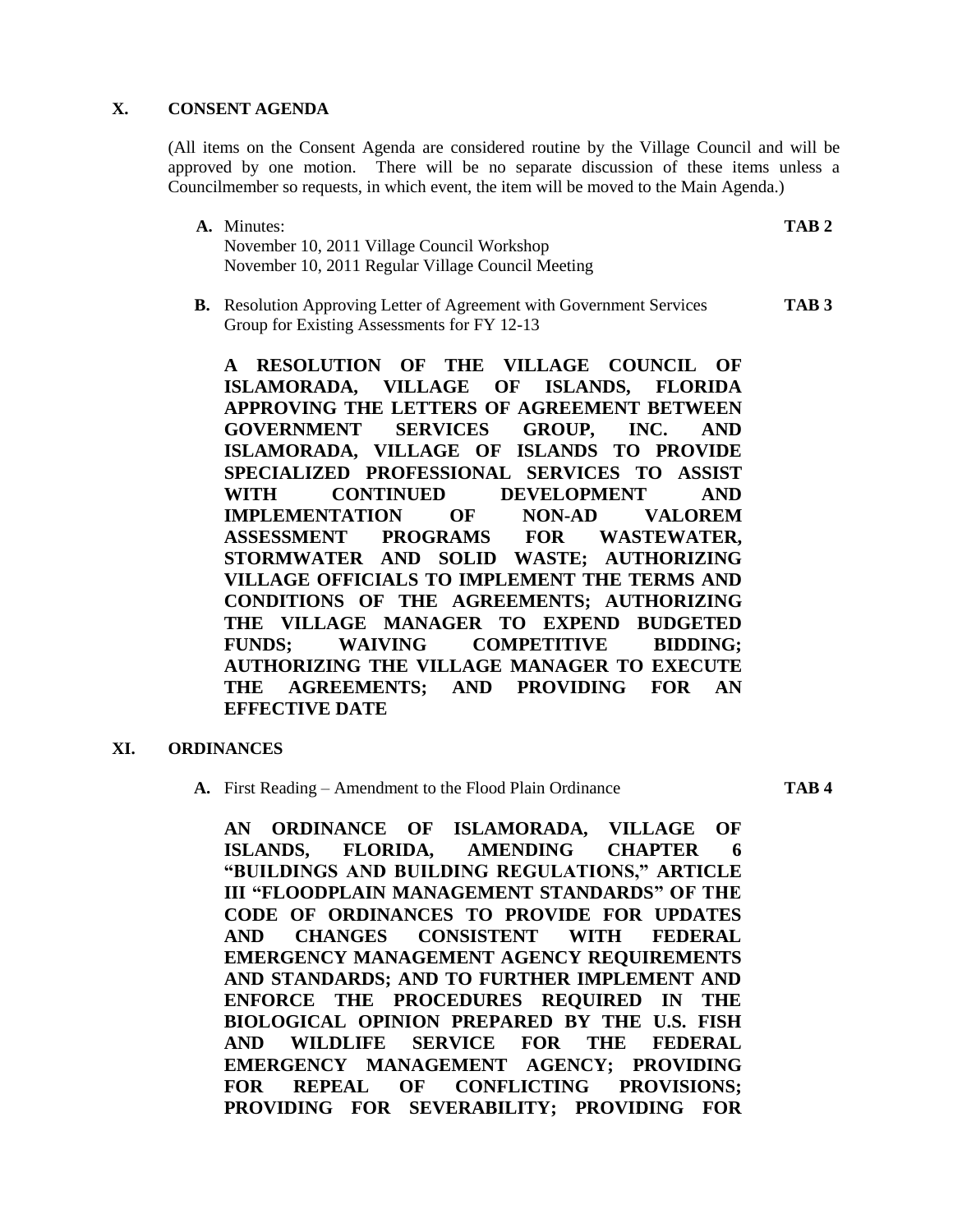#### **INCLUSION IN THE CODE; PROVIDING FOR TRANSMITTAL TO THE STATE DEPARTMENT OF ECONOMIC OPPORTUNITY; AND PROVIDING FOR AN EFFECTIVE DATE**

**B.** Second Reading – Official Zoning Map Amendment (FLRZ-10-03) **TAB 5** for 75700 Overseas Highway

**AN ORDINANCE OF ISLAMORADA, VILLAGE OF ISLANDS, FLORIDA, GRANTING THE REQUEST BY PLANMAC COMPANY INC., TO AMEND THE** *OFFICIAL ZONING MAP* **FROM RESIDENTIAL ESTATE (RE) TO MULTIFAMILY (MF) FOR A PARCEL LOCATED AT 75700 OVERSEAS HIGHWAY AND FURTHER DESCRIBED IN EXHIBIT "A;" PROVIDING FOR THE TRANSMITTAL OF THIS ORDINANCE TO THE STATE DEPARTMENT OF ECONOMIC OPPORTUNITY; AND PROVIDING FOR AN EFFECTIVE DATE UPON THE APPROVAL OF THIS ORDINANCE BY THE STATE DEPARTMENT OF ECONOMIC OPPORTUNITY**

**C.** Second Reading - Official Zoning Map Amendment (FLRZ-11-01) **TAB 6** for 87760 Overseas Highway

**AN ORDINANCE OF ISLAMORADA, VILLAGE OF ISLANDS, FLORIDA, CONSIDERING THE REQUEST BY PLANTATION ACQUISITON, LLC TO AMEND THE** *OFFICIAL ZONING MAP* **FROM RESIDENTIAL SINGLE FAMILY (R1) TO TOURIST COMMERCIAL (TC) FOR PROPERTY LOCATED AT 87760 OVERSEAS HIGHWAY AS LEGALLY DESCRIBED IN EXHIBIT "A"; PROVIDING FOR THE TRANSMITTAL OF THIS ORDINANCE TO THE STATE DEPARTMENT OF ECONOMIC OPPORTUNITY; AND PROVIDING FOR AN EFFECTIVE DATE UPON THE APPROVAL OF THIS ORDINANCE BY THE STATE DEPARTMENT OF ECONOMIC OPPORTUNITY**

**D.** Second Reading – Proposed Ordinance Establishing the Position of the **TAB 7** Village Fire Official and Further Establishing the Duties and Responsibilities of that Position

**AN ORDINANCE OF THE VILLAGE OF ISLAMORADA, FLORIDA, CREATING SECTION 26-1, "DEFINITIONS", SECTION 26-2, "FIRE OFFICIAL" OF ARTICLE I, "IN GENERAL," OF CHAPTER 26 "FIRE PREVENTION AND PROTECTION"; PROVIDING DEFINITIONS; PROVIDING FOR APPOINTMENT OF FIRE CHIEF AND RESPONSIBILITIES; PROVIDING FOR THE REPEAL OF CONFLICTING PROVISIONS; PROVIDING FOR SEVERABILITY; PROVIDING FOR INCLUSION IN THE CODE; AND PROVIDING FOR AN EFFECTIVE DATE**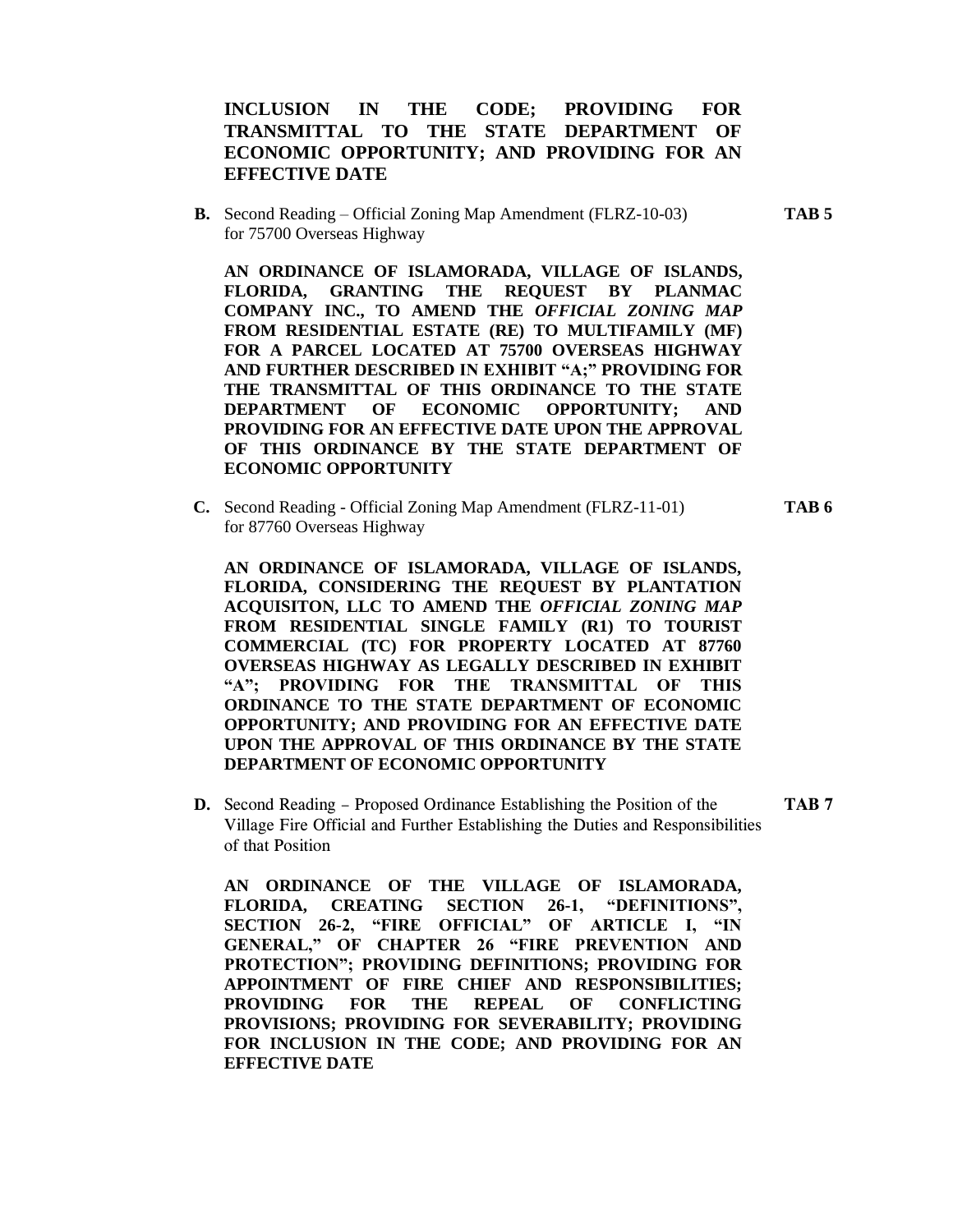#### **XII. RESOLUTIONS**

**A.** Resolution Approving the Proposed Ninety-Nine (99) Year Ground Lease **TAB 8** With Wet-Net Villas Workforce Housing, LLC (Gorman & Company) For the Construction of Affordable Housing on the Wet Net Parcel

**A RESOLUTION OF THE VILLAGE COUNCIL OF ISLAMORADA, VILLAGE OF ISLANDS, FLORIDA APPROVING THE GROUND LEASE AGREEMENT BETWEEN WET-NET VILLAS WORKFORCE HOUSING, LLC AND ISLAMORADA, VILLAGE OF ISLANDS, FOR THE DEVELOPMENT OF THIRTY-SIX (36) AFFORDABLE HOUSING UNITS; AUTHORIZING VILLAGE OFFICIALS TO IMPLEMENT THE TERMS AND CONDITIONS OF THE GROUND LEASE AGREEMENT; AUTHORIZING THE VILLAGE MANAGER TO EXPEND BUDGETED FUNDS; AUTHORIZING THE VILLAGE MAYOR TO EXECUTE THE GROUND LEASE AGREEMENT; AND PROVIDING FOR AN EFFECTIVE DATE**

**B.** Resolution Approving Reservation of BPAS Affordable Units for Wet Net **TAB 9**

**A RESOLUTION OF THE VILLAGE COUNCIL OF ISLAMORADA, VILLAGE OF ISLANDS, FLORIDA, APPROVING THE RESERVATION OF BUILDING PERMIT ALLOCATION SYSTEM (BPAS) AFFORDABLE DWELLING UNIT ALLOCATIONS FOR AWARD TO THE WET NET AFFORDABLE HOUSING DEVELOPMENT; AND PROVIDING FOR AN EFFECTIVE DATE.**

**C.** Resolution Approving the Renewal of the Village Manager's Contract **TAB 10**

**A RESOLUTION OF THE VILLAGE COUNCIL OF ISLAMORADA, VILLAGE OF ISLANDS, FLORIDA, APPROVING AN EMPLOYMENT AGREEMENT BETWEEN THE VILLAGE AND EDWARD KOCONIS; AND PROVIDING FOR AN EFFECTIVE DATE**

#### **XIII. MOTIONS**

**XIV. UNFINISHED BUSINESS**

### **XV. MAYOR / COUNCIL COMMUNICATIONS**

#### **XVI. VILLAGE ATTORNEY / VILLAGE MANAGER COMMUNICATIONS**

- **A.** Discussion Regarding Expanding Mini Season Lobster Ordinance **TAB 11**
- **B.** Yearend Budget Review for Enterprise Fund **TAB 12**